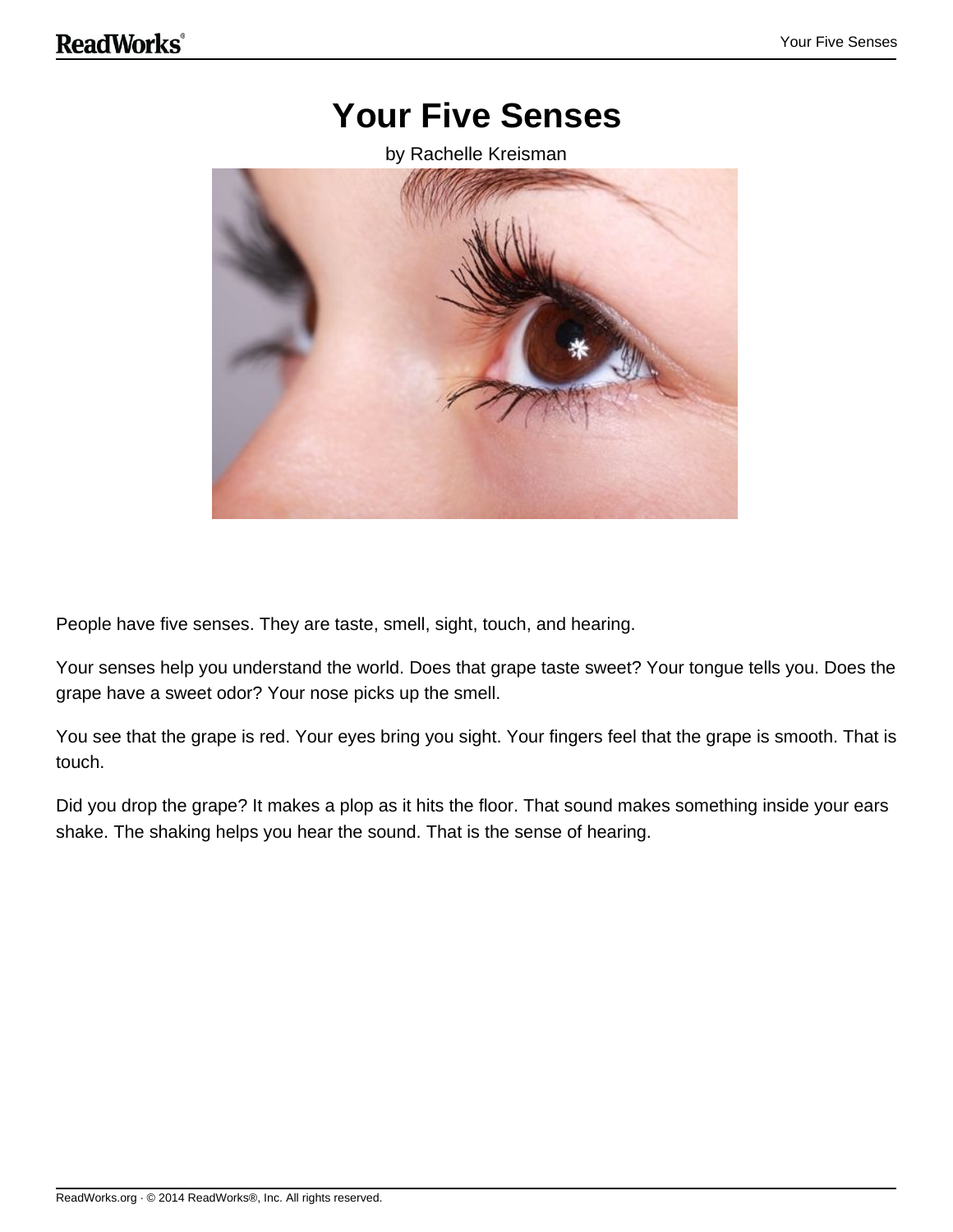#### **Name: \_\_\_\_\_\_\_\_\_\_\_\_\_\_\_\_\_\_\_\_\_\_\_\_\_\_\_\_\_\_\_\_\_\_\_ Date: \_\_\_\_\_\_\_\_\_\_\_\_\_\_\_**

**1.** How many senses do people have?



#### **2.** What part of your body picks up smells?





*eyes*

| ReadWorks.org · © 2020 ReadWorks®, Inc. All rights reserved. |
|--------------------------------------------------------------|
|                                                              |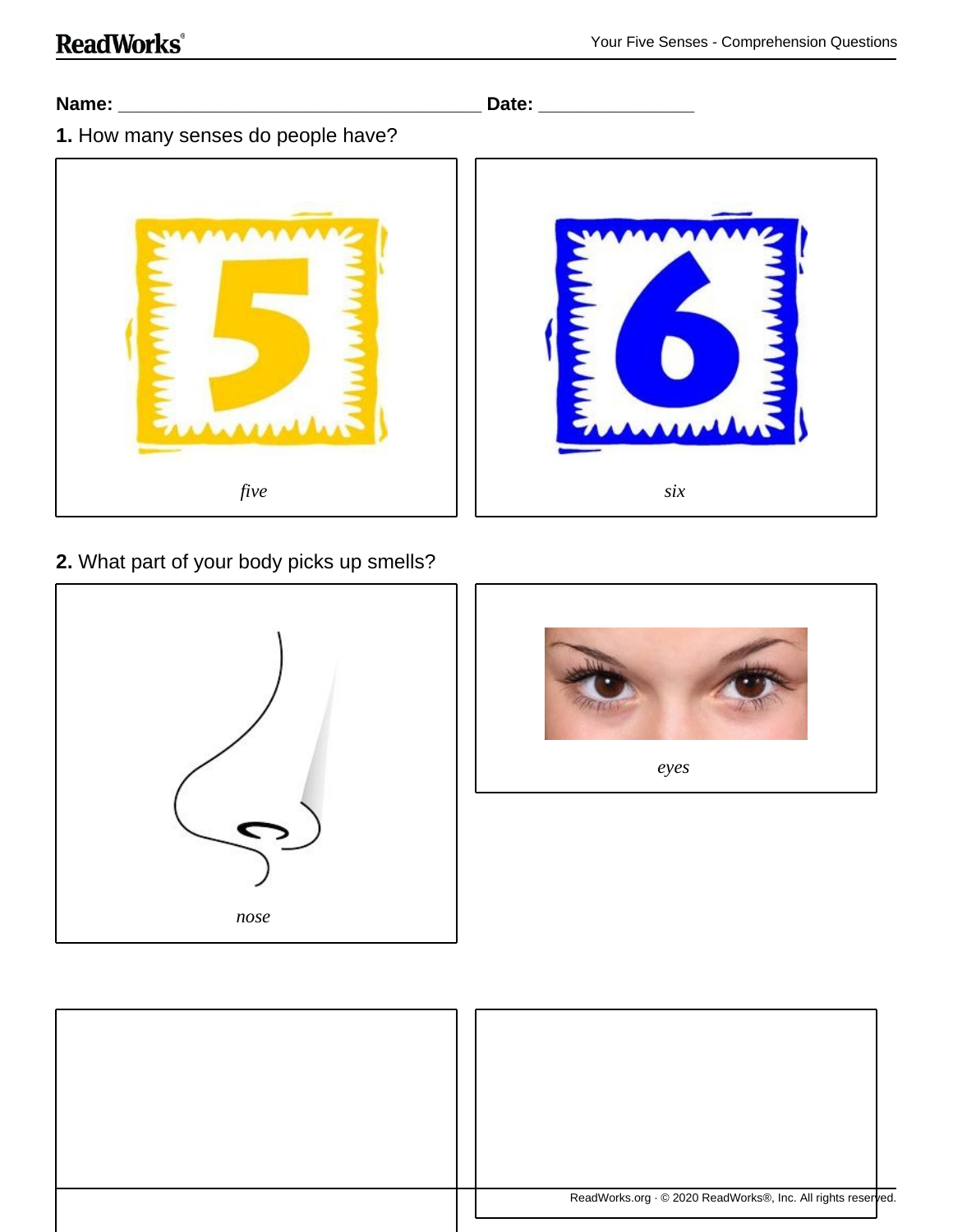**3.** What sense do your eyes bring you?





*sight*

**4.** What part of your body helps you hear things?



*your fingers your ears*

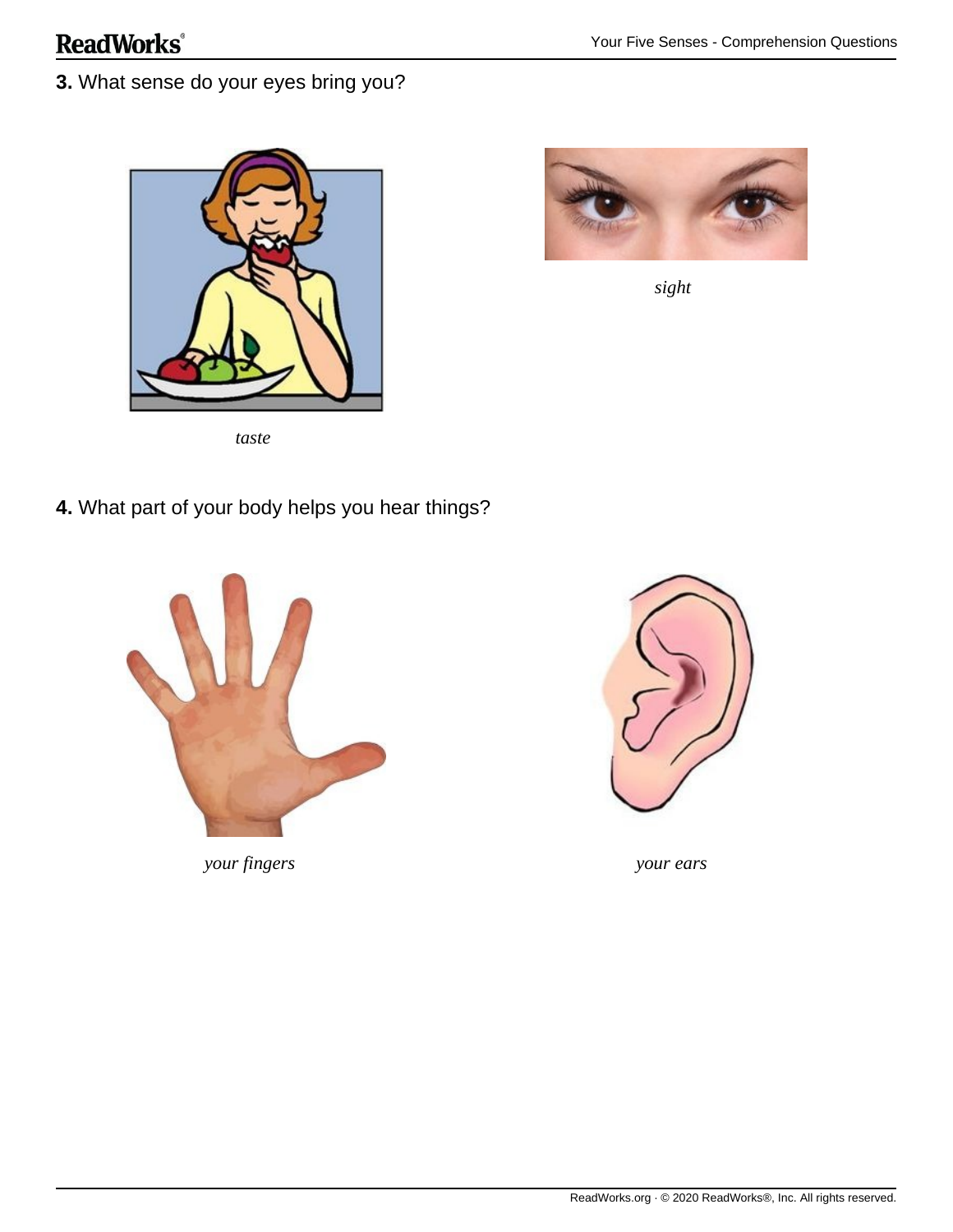| ReadWorks® |
|------------|
|------------|

| 5. What part of your body tells you that a grape tastes sweet? |
|----------------------------------------------------------------|
| The part of your body that tells you a grape is sweet is       |
|                                                                |
| -----------------------                                        |
|                                                                |
|                                                                |
|                                                                |
|                                                                |
| 6. What did you learn from "Your Five Senses"?                 |
|                                                                |
| --------------------------                                     |
|                                                                |
|                                                                |
|                                                                |
|                                                                |

**7.** Draw a picture of a person using one of his or her five senses to learn about a grape.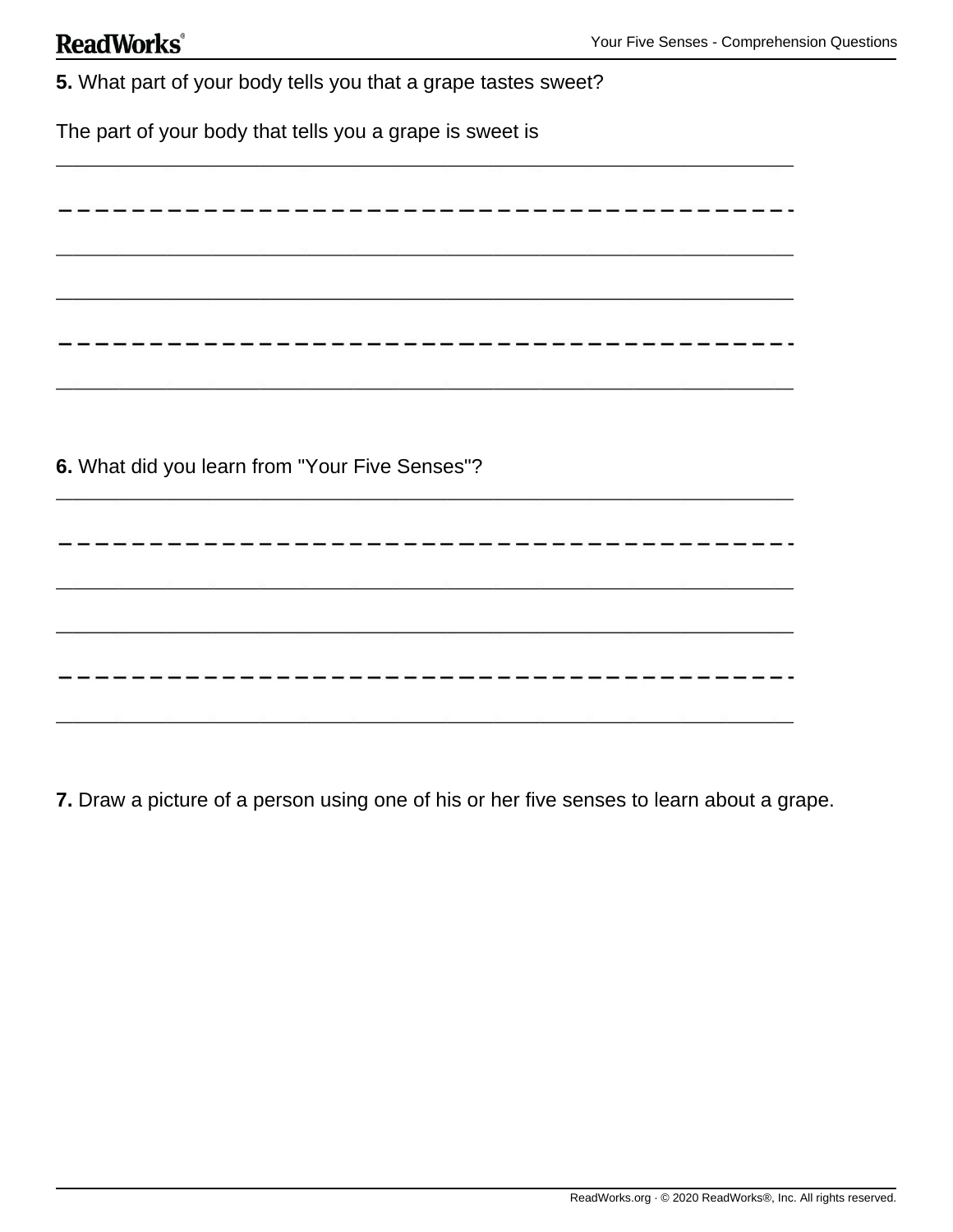### **ReadWorks**®

**Name: \_\_\_\_\_\_\_\_\_\_\_\_\_\_\_\_\_\_\_\_\_\_\_\_\_\_\_\_\_\_\_\_\_\_\_ Date: \_\_\_\_\_\_\_\_\_\_\_\_\_\_\_**

These pictures show a person using a sense:



- **1.** Please say the word **sense** out loud.
- **2.** Please write the word **sense**.

| ReadWorks.org · © 2020 ReadWorks®, Inc. All rights reserved. |  |
|--------------------------------------------------------------|--|

--------------------------------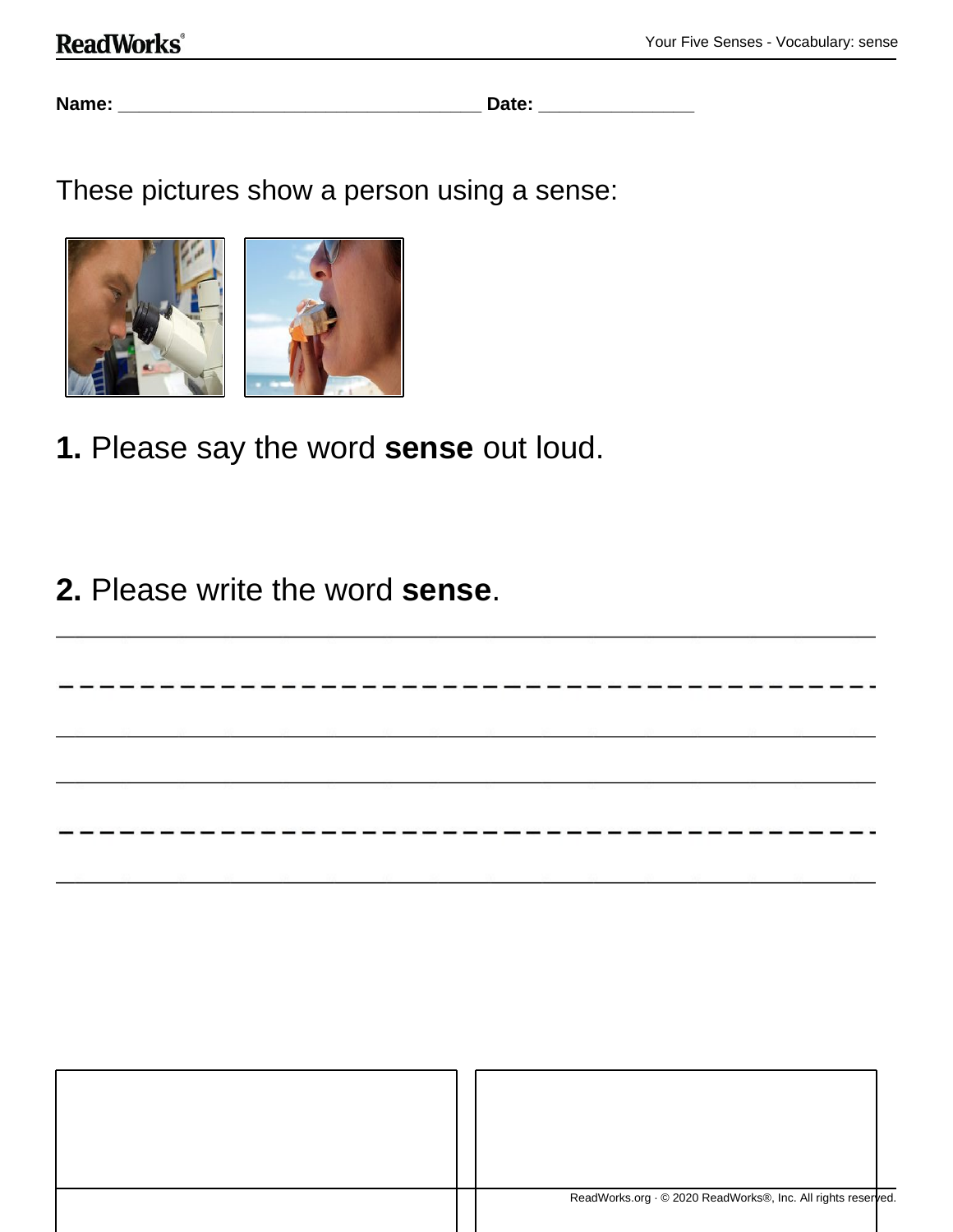#### **ReadWorks**®

# **3.** Look at the pictures below. Which picture shows a person using a **sense**?





- **4.** Draw a picture of a person using a **sense**.
- **5.** Create a sentence that uses the word **sense**. Say the sentence out loud with a partner or write it down.

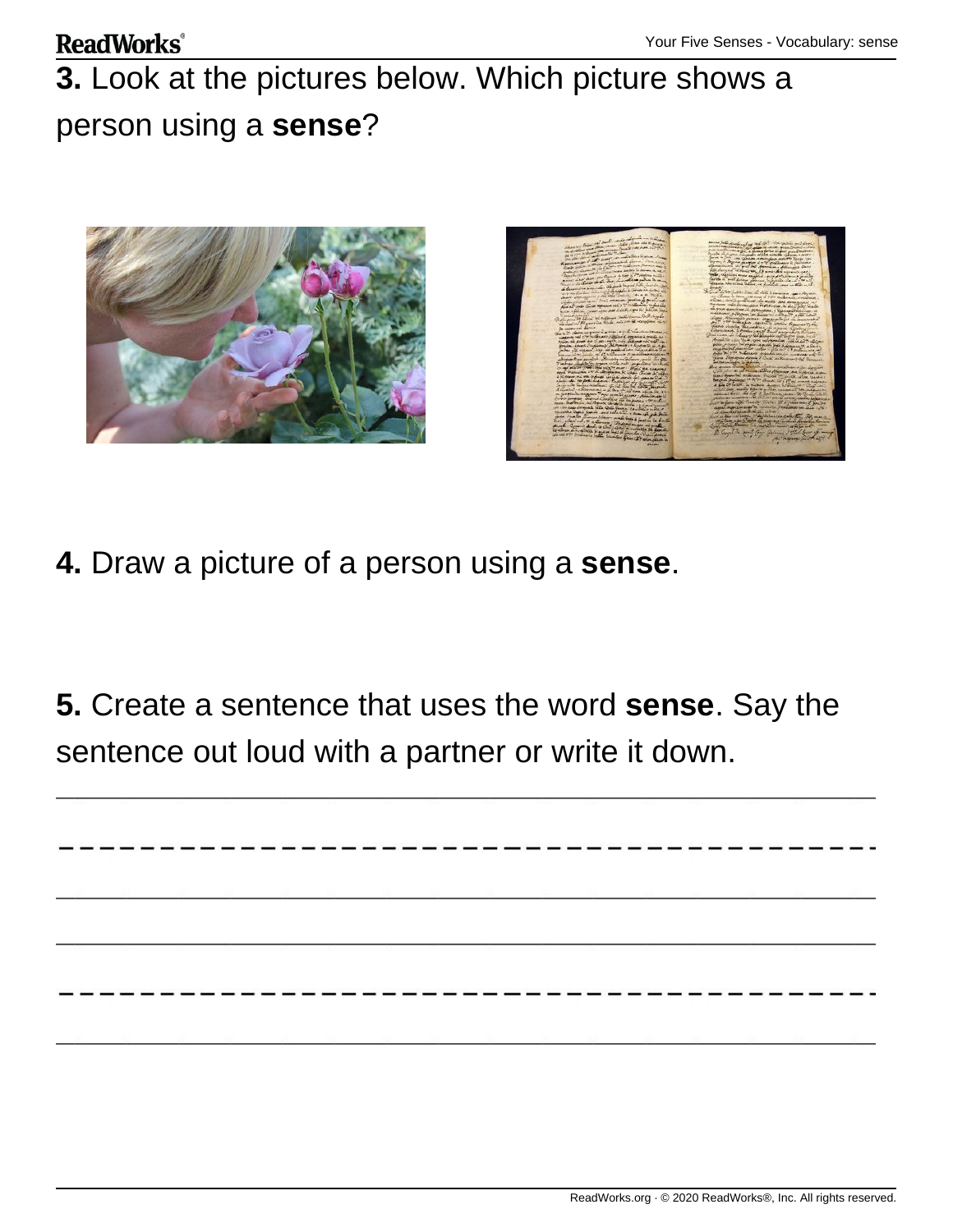**Name: \_\_\_\_\_\_\_\_\_\_\_\_\_\_\_\_\_\_\_\_\_\_\_\_\_\_\_\_\_\_\_\_\_\_\_ Date: \_\_\_\_\_\_\_\_\_\_\_\_\_\_\_**

------------

--------------------------------

These pictures show things that make sound:



- **1.** Please say the word **sound** out loud.
- **2.** Please write the word **sound**.

| ReadWorks.org · © 2020 ReadWorks®, Inc. All rights reserved. |  |
|--------------------------------------------------------------|--|
|                                                              |  |